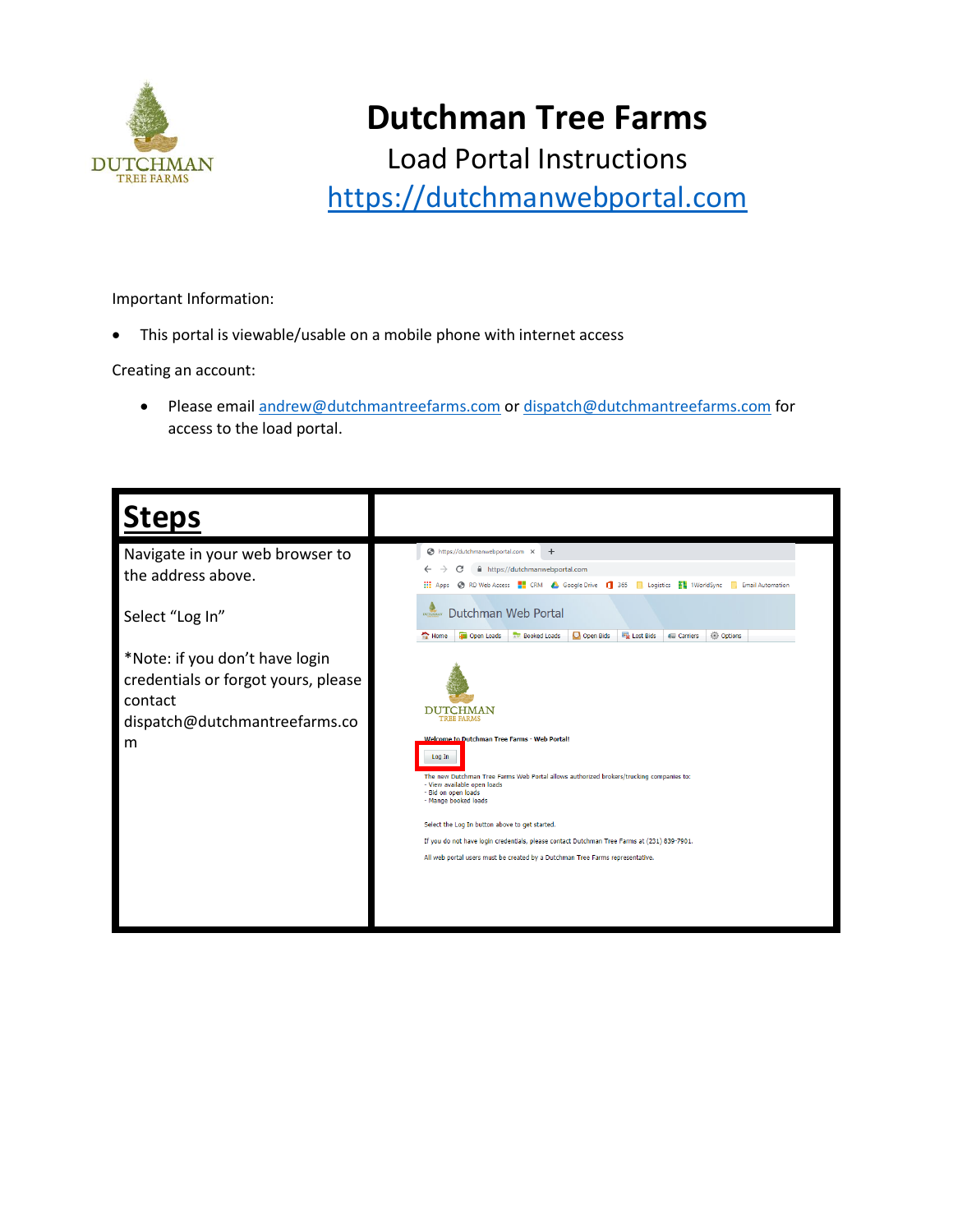

Load Portal Instructions

| Input your User Name and<br>Password                                                                                                                                                                                                                                                              | https://dutchmanwebportal.com/ X<br>$\ddot{}$<br>$\leftarrow$<br>$\rightarrow$<br>C<br>https://dutchmanwebpc<br><b>EL:</b> Apps <b>@</b> RD Web Access <b>EL:</b> CRM <b>A</b><br>Dutchman Web Porta<br>$\sim$ Home<br>Open Loads<br><b>Booked Loads</b><br>Log In<br>Please enter your username and password.<br>User Name:*<br>andrew@dtf<br>Password:*<br><br>Log In |
|---------------------------------------------------------------------------------------------------------------------------------------------------------------------------------------------------------------------------------------------------------------------------------------------------|-------------------------------------------------------------------------------------------------------------------------------------------------------------------------------------------------------------------------------------------------------------------------------------------------------------------------------------------------------------------------|
| To view Open Loads, navigate to<br>the Open Loads Tab on the top<br>ribbon.<br>You can select the "+" button on<br>the left of each load to see the<br>drops at a quick glance<br>To View/Bid on loads, select the<br>folder icon for the Load Details<br>page on the left of the load<br>number. | "Open Loads" Tab<br>Dutchman W<br><b>Questions</b><br>9683 W. Nicker Rd., Monton, ND 49663<br>9.31<br>60.25<br>\$3,300.00<br>11/16/2009<br>220<br>1400.00<br>Load Details/Bid<br>$\bullet$<br><b>LEAD</b><br>цами<br>$\bullet$<br><b>COM</b><br><b>CRANK</b><br>$\mathbf{m}_\perp$<br><b>Expand Drops</b>                                                               |
| Once on the load details page,<br>you can view more information<br>about the load.<br>Scrolling down, you will see a<br>location to bid on the selected<br>load.                                                                                                                                  | Dutchman Web Portal<br>me a Open Loses The Busines Loses   63 Co<br>C Entle Strolley @ Dashie Sco<br>11/16/201<br>Destination<br>\$2.51<br>10.25<br>Load Information<br><b>PERMIT</b><br>Stip To City<br><b>DANTON</b>                                                                                                                                                  |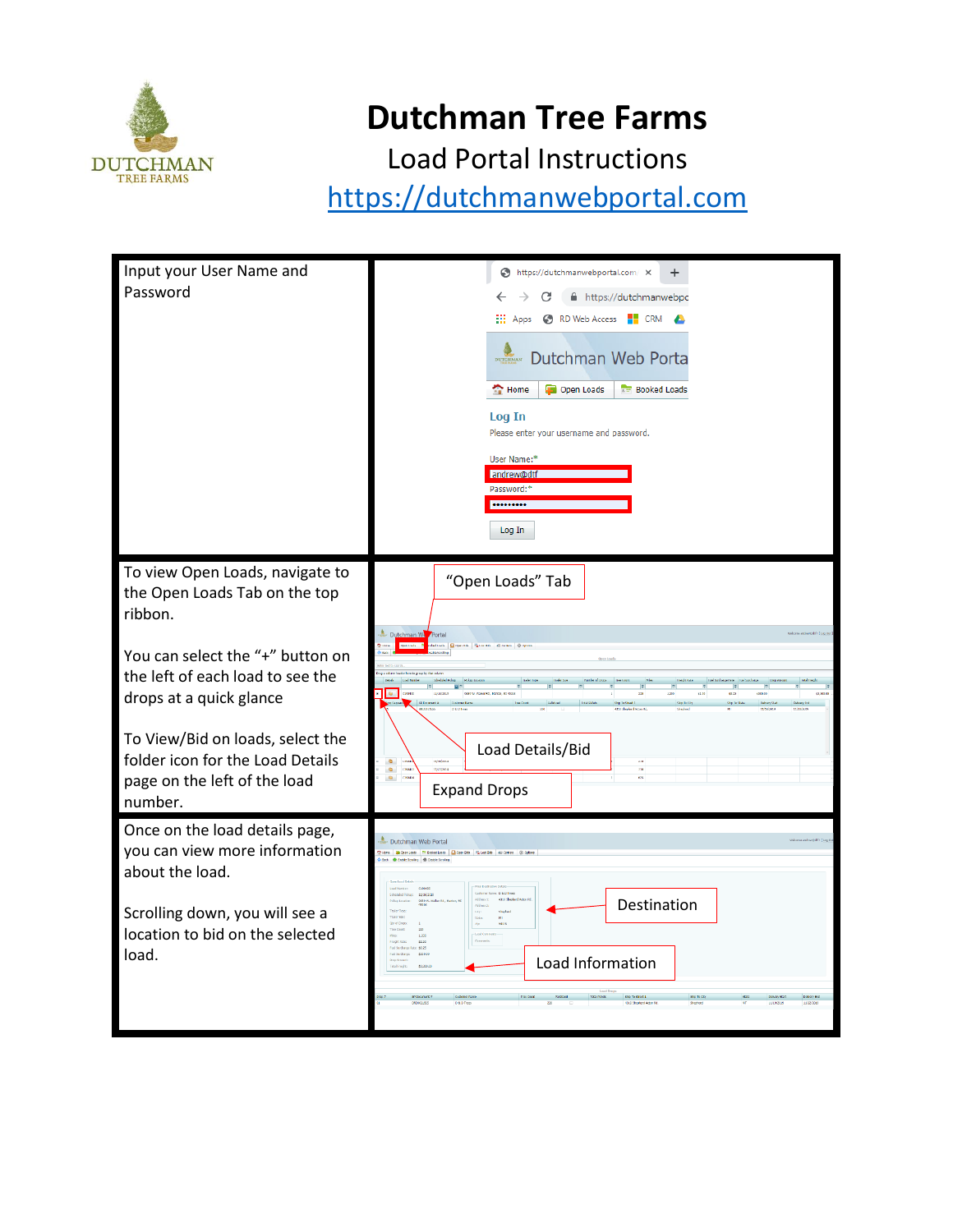

Load Portal Instructions

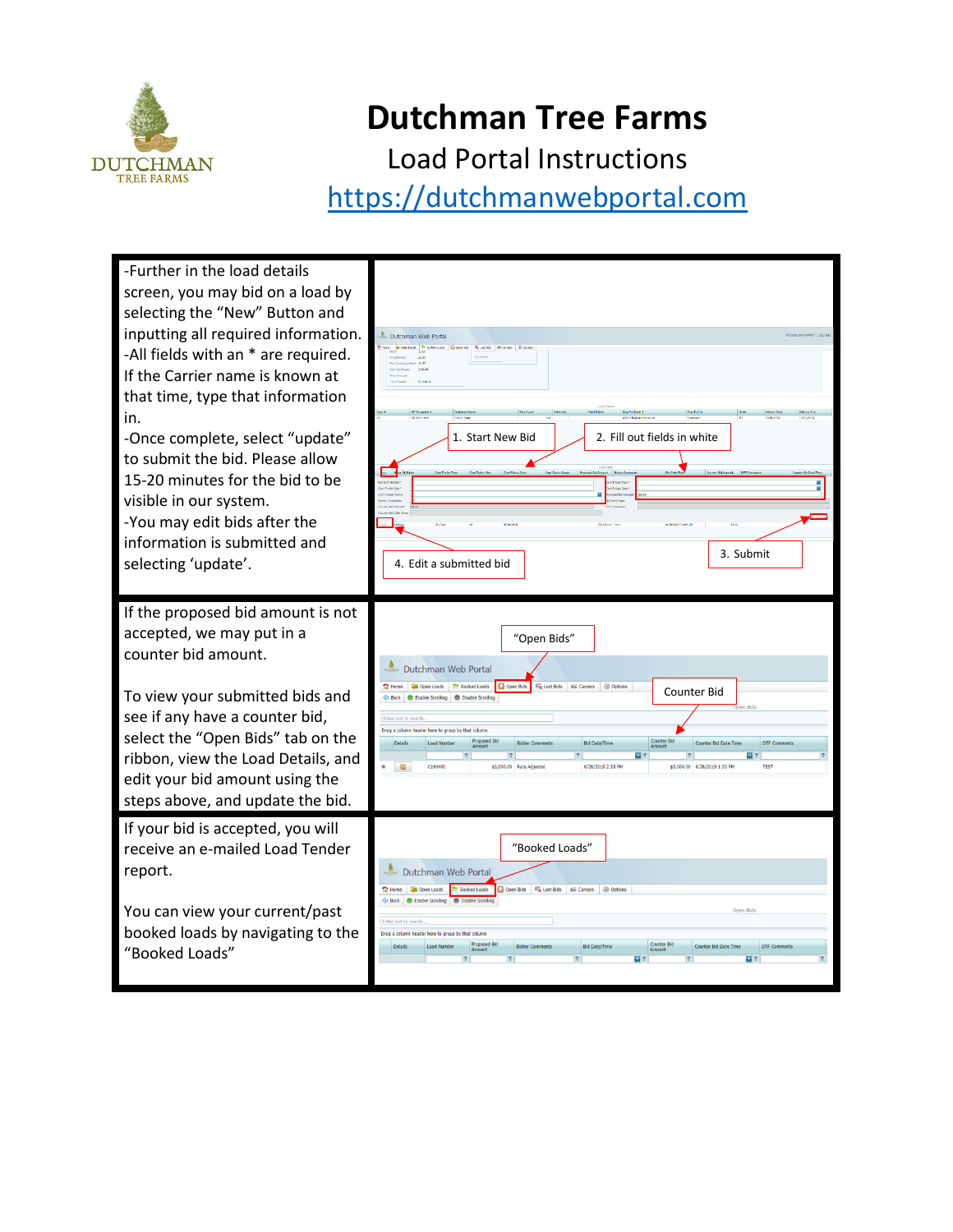

Load Portal Instructions

| Note: To view all the load header<br>information in one line, select<br>"Enable Scrolling" in the top<br>ribbon.                                                      | Dutchman Web Portal<br>Home<br>Open Loads<br><b>Booked Loads</b><br>Open Bids<br>Lost Bids<br><b>Options</b><br><b>Carriers</b><br>Back<br><b>Enable Scrolling</b><br><b>O</b> Disable Scrolling<br>Enter text to search<br>Drag a column header here to group by that column<br>Details<br>Load Number<br>Scheduled Pickup<br><b>Trailer Type</b><br>Pickup Location<br>$\overline{\mathbf{v}}$ ?<br>$\heartsuit$<br>$\heartsuit$<br>$\overline{v}$ |  |  |  |  |  |  |  |  |
|-----------------------------------------------------------------------------------------------------------------------------------------------------------------------|------------------------------------------------------------------------------------------------------------------------------------------------------------------------------------------------------------------------------------------------------------------------------------------------------------------------------------------------------------------------------------------------------------------------------------------------------|--|--|--|--|--|--|--|--|
| <b>Load Document Management</b>                                                                                                                                       |                                                                                                                                                                                                                                                                                                                                                                                                                                                      |  |  |  |  |  |  |  |  |
| To edit/view documents<br>regarding certain loads, navigate<br>to the "Booked Loads" tab.                                                                             | Dutchman Web Portal<br>Lost Bids<br>Open Loads<br><b>Booked Loads</b><br><b>A.</b> Open Bids<br>Options<br>Home<br><b>Carriers</b><br>Back<br>Enable Scrolling<br><b>O</b> Disable Scrolling                                                                                                                                                                                                                                                         |  |  |  |  |  |  |  |  |
| Search for the load/loads and<br>click the "Details" icon.                                                                                                            | Enter text to search                                                                                                                                                                                                                                                                                                                                                                                                                                 |  |  |  |  |  |  |  |  |
|                                                                                                                                                                       | Drag a column header here to group by that column<br>Proposed Bid Amount<br><b>Details</b><br><b>Load Status</b><br>Load Number                                                                                                                                                                                                                                                                                                                      |  |  |  |  |  |  |  |  |
|                                                                                                                                                                       | $\triangledown$<br>۴<br>Ÿ                                                                                                                                                                                                                                                                                                                                                                                                                            |  |  |  |  |  |  |  |  |
|                                                                                                                                                                       | ⊕<br>C<br>BS190165<br>\$0.00<br>Secured                                                                                                                                                                                                                                                                                                                                                                                                              |  |  |  |  |  |  |  |  |
| Scroll down to the bottom, you<br>will see a section for<br>"Documents/Statuses" where you<br>can view or upload any<br>documents pertaining to the<br>selected load. | Dutchman Web Portal<br>Home<br>Open Bids   Ex Lost Bids   Carriers<br><b>@ Options</b><br><b>Booked Loads</b><br>Open Loads<br><b>Bidder Comments:</b><br><b>TEST</b><br>Accepted Bid Amount:<br>\$0.00<br>Bid Accepted Date/Time: 7/22/2019<br>9:26 AM<br>Bid Accepted By:<br>andrew<br>DTF Comments:                                                                                                                                               |  |  |  |  |  |  |  |  |
| In this example, you can view the<br>load tender by selecting the PDF<br>icon.                                                                                        | Load Drops<br>GP Document #<br><b>Tree Count</b><br>Palletized<br><b>Total Pallets</b><br>Ship To Street 1<br>Drop #<br><b>Customer Name</b><br>Ship To City<br>State<br>D<br>No data to display<br>New document                                                                                                                                                                                                                                     |  |  |  |  |  |  |  |  |
| We will select "New" to upload a                                                                                                                                      | View/Upload document<br>Documents / Statuses<br>PDF<br>Drop Sequence<br>Document Type<br><b>Status</b><br>Comments<br>Date/Time Created<br>監<br><b>Edt Del</b><br>Load Awarded<br>7/22/2019 9:26 AM<br><b>Load Tender</b>                                                                                                                                                                                                                            |  |  |  |  |  |  |  |  |
| document.<br>Input all required information,<br>and click "Update"                                                                                                    | Ξ<br>$9.011$ <sup>*</sup><br>Commerca<br>send to th<br>Dea/True Holes!<br><b>Brooked the Live</b><br>DTF Document:<br>Date/Time Doc Uplo                                                                                                                                                                                                                                                                                                             |  |  |  |  |  |  |  |  |
| To upload the file or document,<br>select the file icon, which will take<br>you to the screen to upload the                                                           |                                                                                                                                                                                                                                                                                                                                                                                                                                                      |  |  |  |  |  |  |  |  |